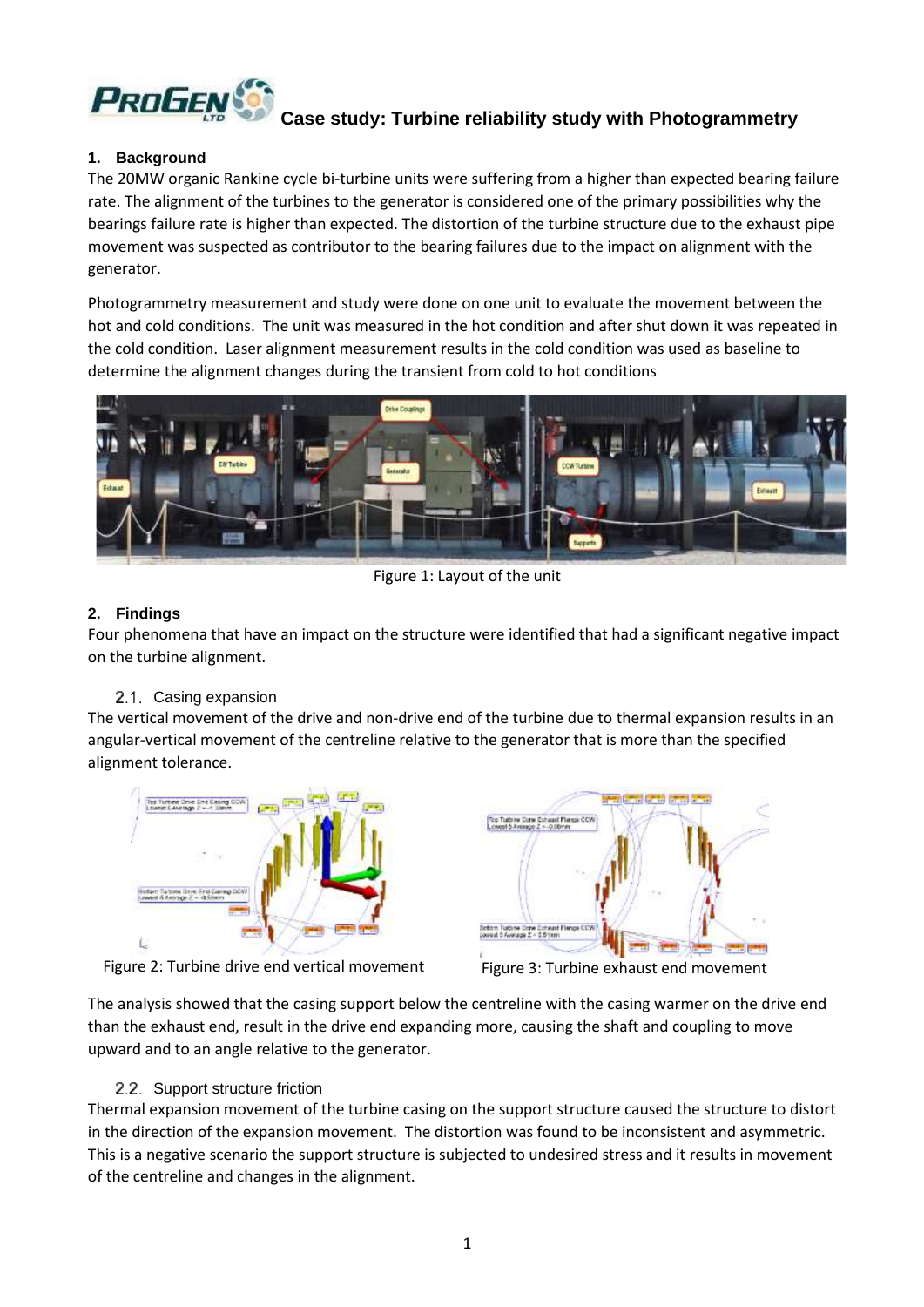

The specified set-up of the palm supports was found to cause high levels of friction between the turbine casing and the pedestal palms causing the abnormal distortion.

# 2.3. Distortion due to exhaust pipe induced force

Although the design of the exhaust pipe assembly incorporates features that should allow free movement of the pipework relative to the turbine structure, there is clear evidence of force being transmitted to the turbine structure resulting in movement of the turbine and distortion of the turbine exhaust. This movement had a direct influence on the alignment of the turbine to the generator.



Figure 6: Sideways movement of the turbine exhaust Figure 7: Oval distortion of the turbine exhaust

The amount of and types of distortion measured is an indication of the severity and magnitude of the exerted forces.

# 2.4. Distortion due to internal temperature asymmetry

One turbine casing was found to bend going through the transient from cold to hot. The bending was caused by the asymmetric temperature distribution of the casing. The cause of this phenomena is due to the internal flow of pentane. The distortion affects the centreline movement and the alignment to the generator and can also result in turbine performance and reliability problems.



Figure 8: Bending of the turbine casing due to as behang of the tarbine easing due to<br>Figure 9: Asymmetric expansion of the casing<br>asymmetric thermal expansion